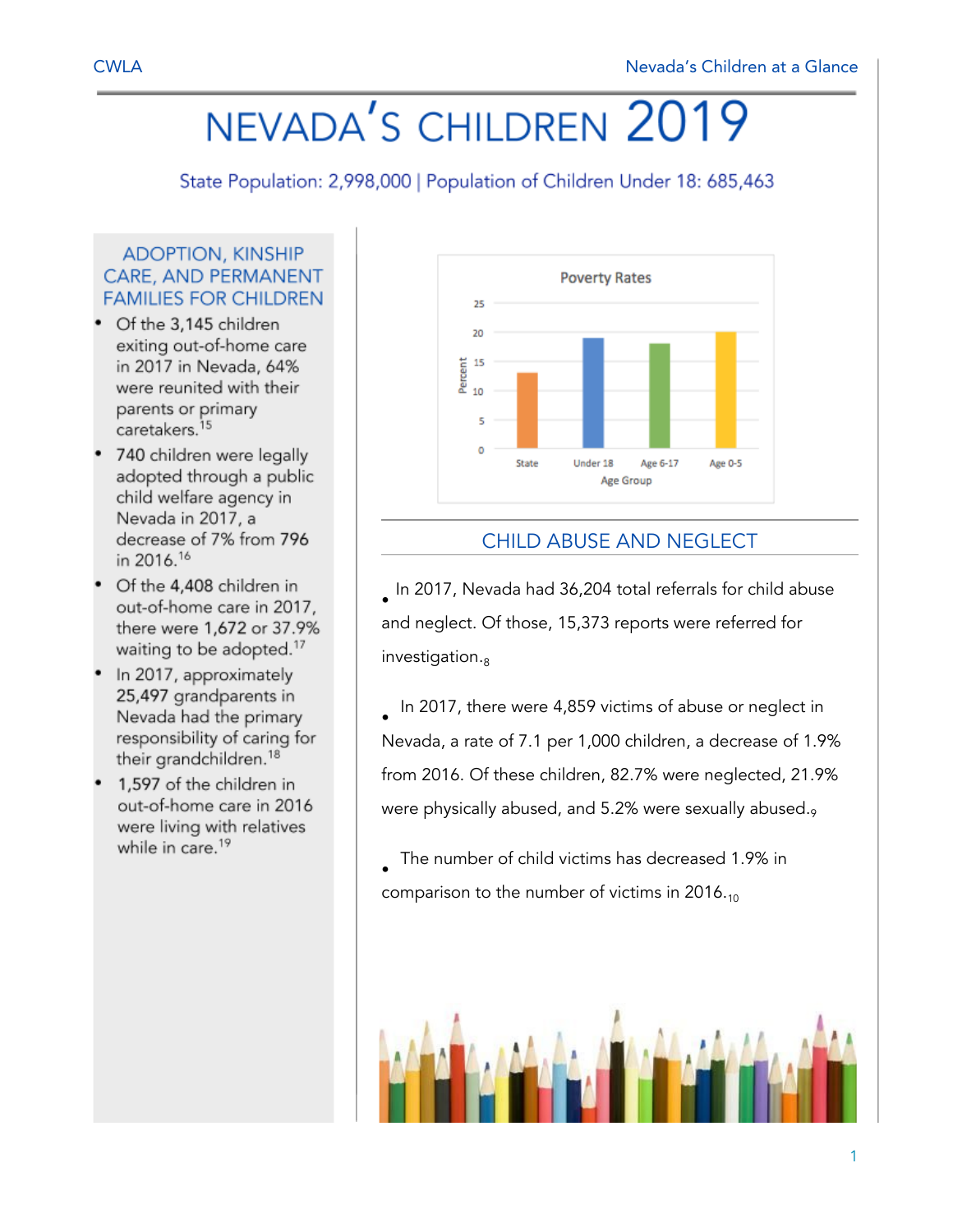# **CHILD CARE AND HEAD START**

In 2016, Nevada had a monthly average of 6,600 children served by subsidized child care. An average of 5,600 children received subsidized child care per month in 2015 and 4,100 were recipients in

2014.28

• In 2018, to be eligible for subsidized child care in Nevada, a family of three could make no more than \$26,544 at application, which is equivalent to 46% of the

state's median income.<sup>29</sup>

As of early 2018, Nevada had no waiting list for child care

assistance. 30

- In 2017, Head Start served 4,549 children in Nevada, an increase of 45.4% from 2015.31
- Through federal grants from the Home Visiting Program, in fiscal year 2017, home visitors in Nevada made 5,353 home visits to 1,049 participants in 510 households. 64

• In 2017, there were 21 child deaths resulting from abuse or neglect reported in Nevada. 11

• 4,251 children in Nevada lived apart from their families in out-of-home care in 2016, compared with 4,489 children in 2015.<sub>12</sub>



• The number of children living apart from their families in out-of-home care has decreased 5.3% in comparison to the number of children in out-of-home care in 2015.<sub>13</sub>

# CHILD POVERTY AND INCOME SUPPORT

• The monthly average number of individuals receiving Temporary Assistance for Needy Families (TANF) in Nevada decreased from 24,980 in 2016 to 24,438 in 2018, a 2.2% change. There was a 9,562 monthly average of families receiving TANF in 2018, a decrease of 2.6% from 2016. $_{20}$ 

• In 2017, for every 100 poor families with children, only 22 received TANF cash assistance. $_{21}$ 

• \$102,000,000 was spent in 2017 on TANF assistance in Nevada, including  $38\%$  on basic assistance.<sub>22</sub>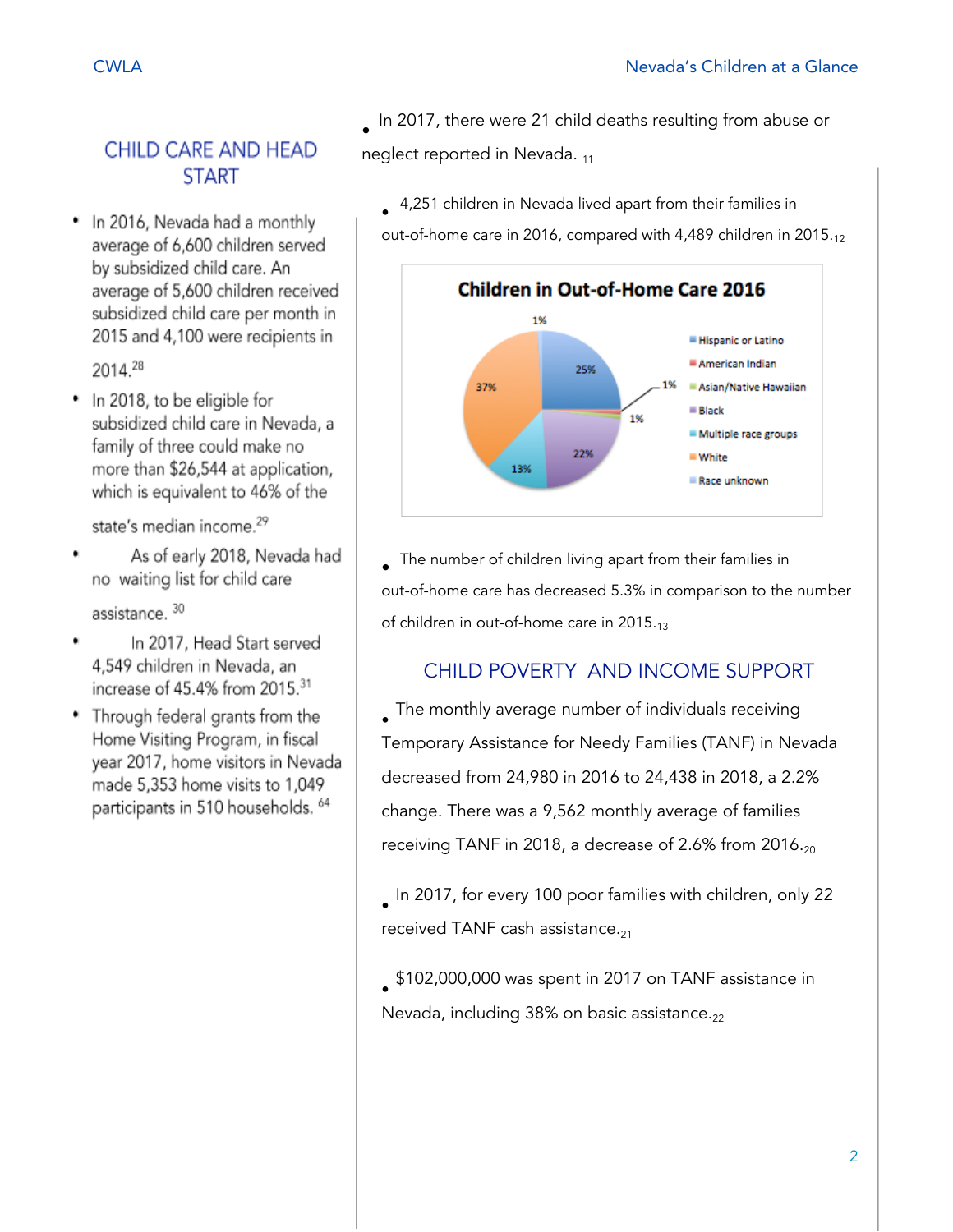- 
- \$26,054,261 was spent in 2018 on WIC (the Special Supplement Nutrition Program for Women, Infants, and Children) in Nevada, serving 62,546 participants. $_{23}$
- $_{\bullet}$  In 2017, Nevada distributed \$187,677,416 in child support funds, a 6.8% change from 2014. $_{24}$
- 233,000 children in Nevada lived in households with a high housing burden in 2016, where more than 30% of monthly income is spent on housing costs. $_{25}$
- $_{\bullet}$  In December of 2016, the unemployment rate in Nevada was 5.1.  $_{26}$
- 21% of households in Nevada were food insecure in 2016, meaning that the family experienced difficulty providing enough food due to lack of resources at some point during the year. $27$

#### HEALTH AND SUBSTANCE ABUSE

- 425,497 children in Nevada were enrolled in Medicaid in 2017, an increase of 20.7% from 2015.<sub>32</sub>
- In 2017, Nevada had 80,342 children enrolled in its State Children's Health Insurance Program, an increase of 29.8% from 2015, when 61,908 children were enrolled. $_{33}$
- $_{\bullet}$  In 2016, Nevada had 46,000 uninsured children. $_{34}$
- $_{\bullet}$  3,065 babies were born weighing less than 2,500 grams in Nevada in 2016. $_{35}$
- $_{\bullet}$  207 infants under age 1 died in Nevada in 2016. $_{36}$
- In 2016, the birth rate for teens ages 15 to 17 in Nevada was 10 births per 1,000 girls. The rate was 50 for teens ages 18 to 19. This reflects a total rate of 24 births for girls ages 15 to 19. $_{37}$
- Cumulative through 2016, there were 8,114 adults and adolescents and 29 children younger than 13 reported as having HIV/AIDS in Nevada.38
- In 2015, an estimated 2,000 children ages 12 to 17 were alcohol dependent in the past year and 81,000 adults age 18 and older were dependent on alcohol or used heroin in the past year in Nevada.<sub>39</sub>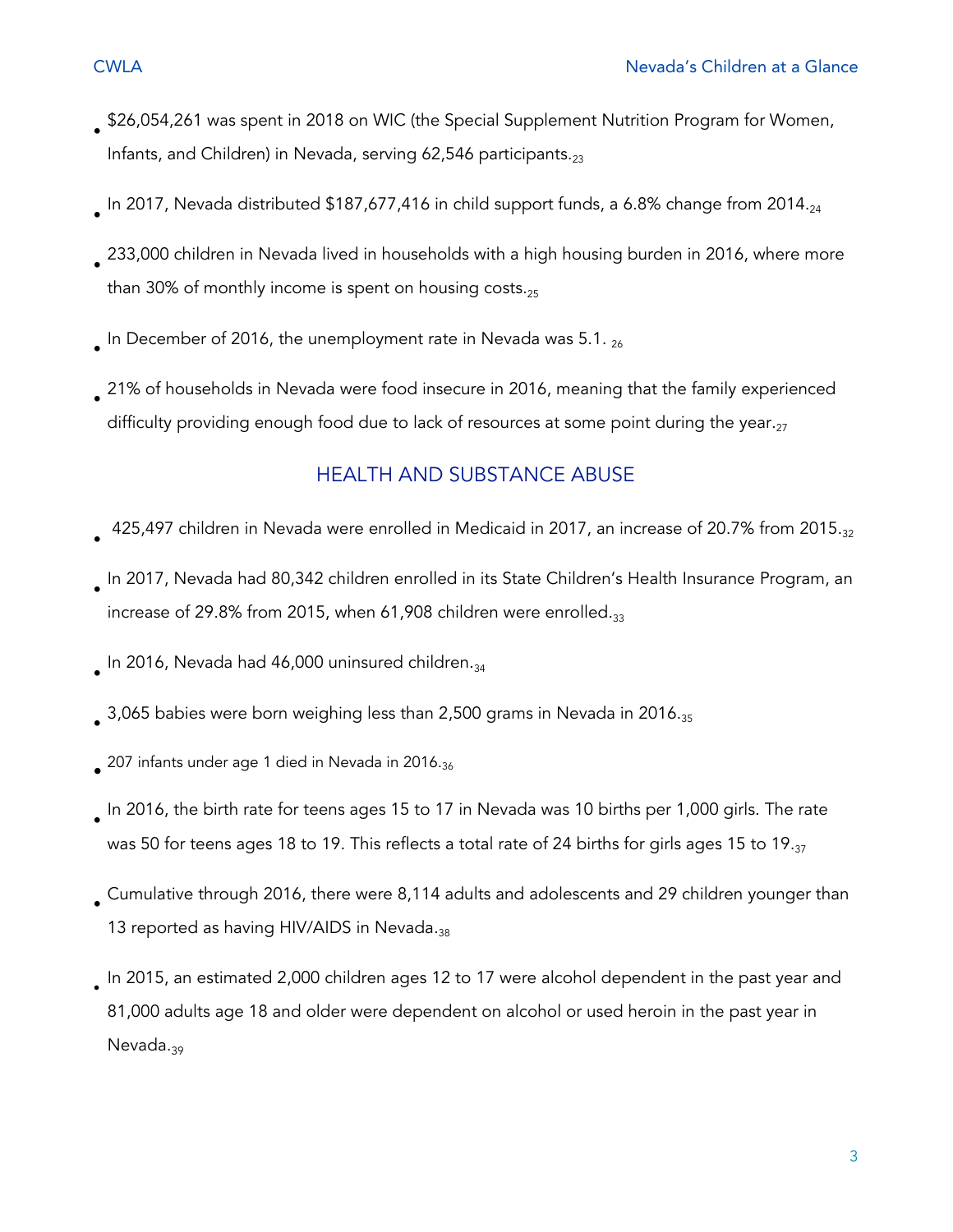- 
- In 2014, approximately 7,000 children ages 12 to 17 needed but had not received treatment for alcohol use in the past year. $_{40}$
- In 2014, approximately 8,000 children ages 12 to 17 needed but had not received treatment for illicit drug use in the past year. $_{41}$
- In 2015, health care costs related to opioid abuse in Nevada reached \$238,241,309.

## YOUTH WHO ARE VULNERABLE

- 186 children in Nevada aged out of out-of-home care—exited foster care to emancipation—in 2016.42
- $_{\bullet}$  74% of high school students in Nevada graduated on time at the end of the 2015-16 year. $_{43}$
- $_{\bullet}$  14,000 teens ages 16 to 19 in Nevada were not enrolled in school and not working in 2016. $_{44}$
- 43,000 young adults ages 18 to 24 were not enrolled in school, were not working, and had no degree beyond high school in 2016.<sub>45</sub>
- 29.5% of young adults in Nevada ages 25 to 34 had an associate's degree or higher from 2011 to 2013.<sup>46</sup>
- In 2017, there were 0 reports of children in Nevada aged 10 to 14 committing suicide, and 32 reports of suicide among children aged 15 to 19. $_{47}$

#### JUVENILE JUSTICE AND DELINQUENCY PREVENTION

- $_{\bullet}$  45 children under age 19 were killed by a firearm in Nevada in 2017, compared to 30 in 2015. $_{48}$
- 8,441 children younger than 18 were arrested in Nevada in 2016. Violent crimes were the reason for 1,047 of the arrests in 2016. $49$
- $_{\bullet}$  627 children lived in juvenile correction facilities in Nevada in 2015. $_{50}$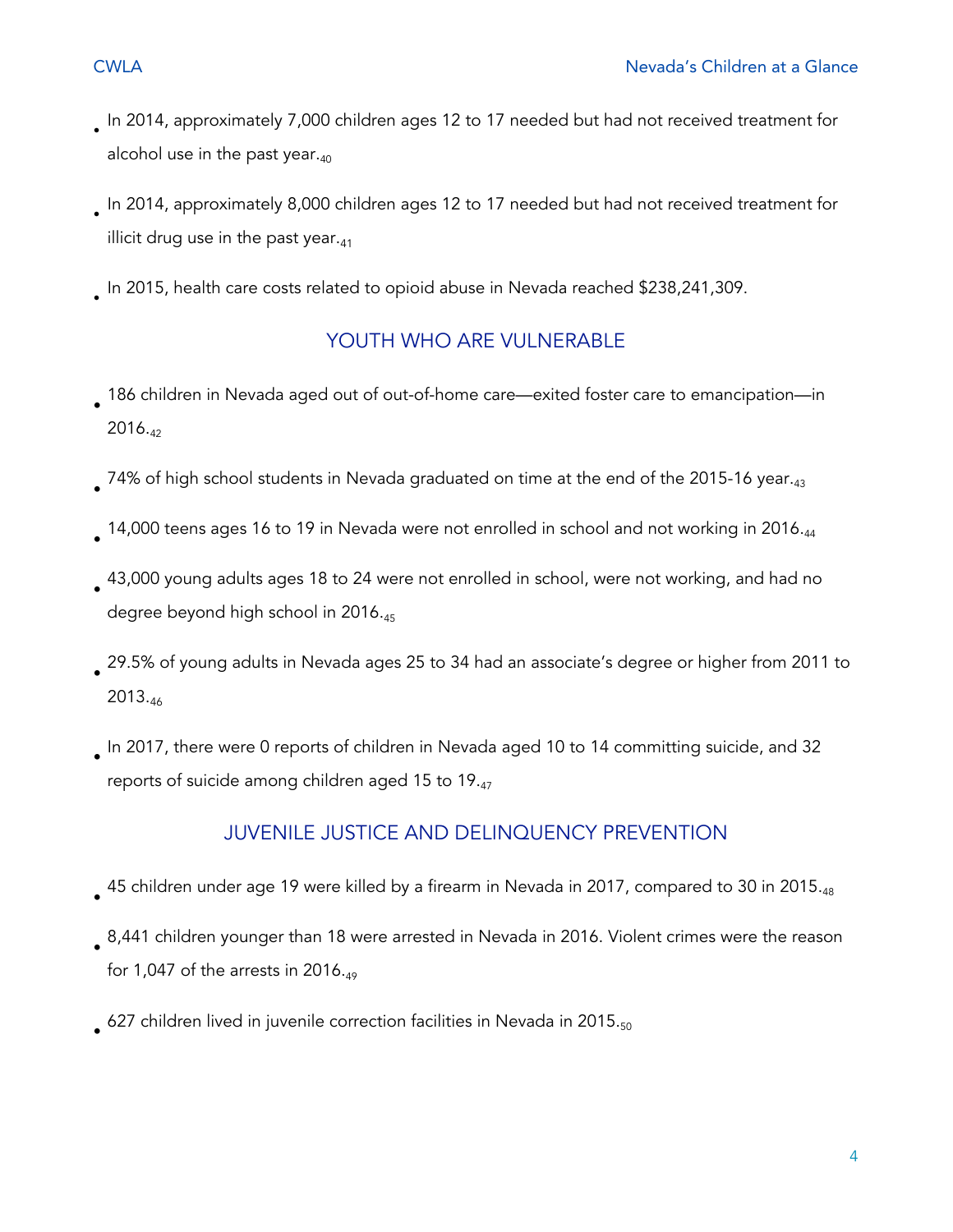The federal Child and Family Service Reviews have clearly demonstrated that the more time <sup>a</sup> caseworker spends with <sup>a</sup> child and family, the better the outcomes for those children and families. $52$ 

- According to a 2003 GAO report, the average caseload for child welfare/foster care caseworkers is 24–31 children; these high caseloads contribute to high worker turnover and insufficient services being provided to children and families. CWLA recommends that foster care caseworkers have caseloads of  $12-15$  children. $_{53}$
- $_{\bullet}$  Average turnover rates for child welfare agencies range from 20% to 40%. $_{54}$  Turnover rates at around 10% are considered to be optimal in any agency.<sub>55</sub>
- Caseworker turnover has negative outcomes for children in the child welfare system, including placement disruptions and increased time in out-of-home care. $_{56}$
- According to the National Survey of Child and Adolescent Well-Being II baseline report, 75% of caseworkers earned a salary between \$30,000 and \$49,999.57
- The majority of caseworkers hold a bachelor's degree (52.3%) or a bachelor of social work degree  $(21.9\%)$ . Only 25% of caseworkers hold a master's degree. $_{58}$

## SOCIAL SERVICES BLOCK GRANT

 $_{\bullet}$  In 2016, Nevada's sum of expenditures for services totaled \$13,567,036. The most utilized service in Nevada was Foster Care for Children totaling \$4,289,573.60

#### FUNDING CHILD WELFARE SERVICES FOR NEVADA'S CHILDREN

• In 2016, Nevada spent \$215,181,493 for child welfare services. Child welfare services are all direct and administrative services the state agency provides to children and families. Of this amount, \$87,386,556 was from federal funds and \$127,794,937 was from state and local funds. $61$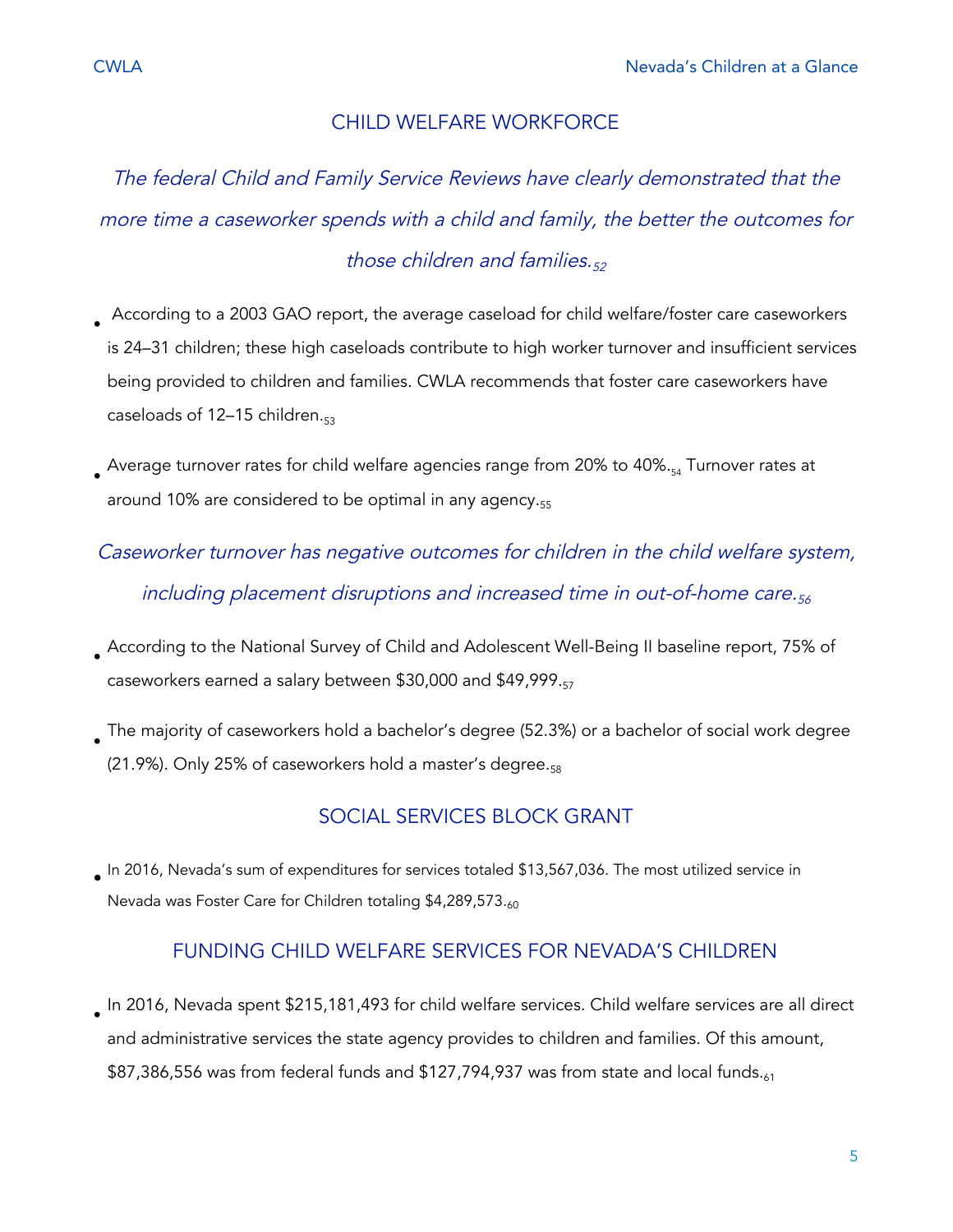- In 2016, of the \$87,386,556 in federal funds received for child welfare, 35% was from Title IV-E Foster Care and Adoption Assistance, 2% came from Title IV-B Child Welfare Services and Promoting Safe and Stable Families, 0% was from Medicaid, 2% came from Social Services Block Grant, 0% was from TANF, and 1% came from other federal sources. $_{62}$
- Nevada received \$16,262,743 in federal funds for IV-E foster care expenditures in 2016, including \$5,638,383 for maintenance payments and \$10,624,360 for administration, child placement, the statewide automated child welfare information system, and training.  $63$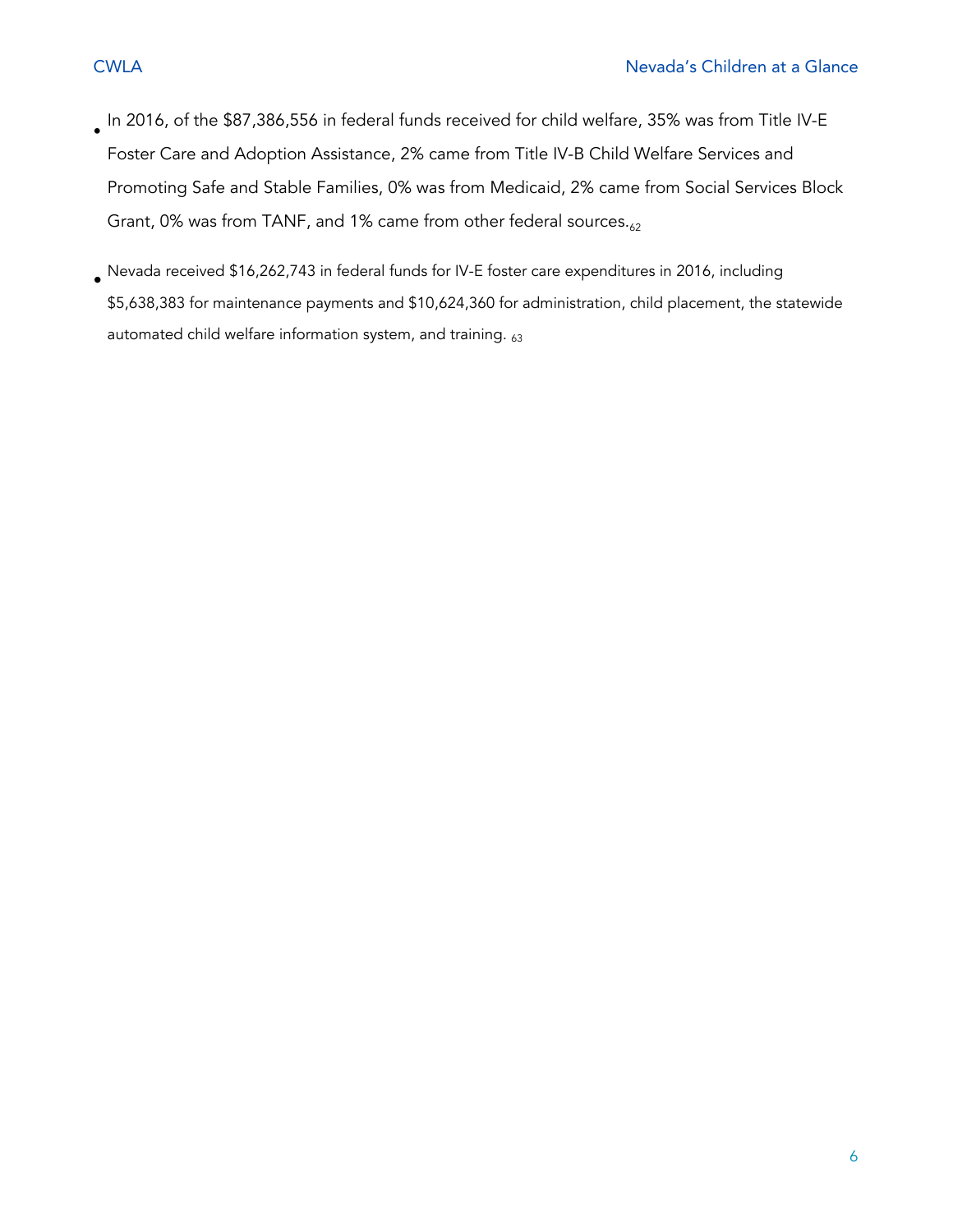1 Population and Child Abuse and Neglect statistics are from 2018.

2 U.S. Census Bureau (2017). ACS Demographic and Housing Estimates: 2016 American Community Survey 1-year estimates. Retrieved February 12, 2019 from <https://factfinder.census.gov/faces/tableservices/jsf/pages/productview.xhtml?src=bkmk>.

3 Ibid.

4 Ibid.

5 Ibid

6 Ibid.

7 Ibid.

- 8 U.S. Department of Health and Human Services, Administration for Children and Families, Administration on Children, Youth and Families, Children's Bureau. (2019). Child Maltreatment 2017: Reports from the States to the National Child Abuse and Neglect Data System: Table 2-1: Screened-In and Screened-Out Referrals, 2016. Retrieved February 06, 2018 from <https://www.acf.hhs.gov/sites/default/files/cb/cm2016.pdf>.
- 9 U.S. Department of Health and Human Services, Administration for Children and Families, Administration on Children, Youth and Families, Children's Bureau. (2019). Child Maltreatment 2017: Report from the States to the National Child Abuse and Neglect Data System: Table 3-3: Child Victims, 2012-2016. Retrieved February 6, 2018 from <https://www.acf.hhs.gov/sites/default/files/cb/cm2016.pdf>.
- U.S. Department of Health and Human Services, Administration for Children and Families, Administration on Children, Youth and Families, Children's Bureau. (2019). Child Maltreatment 2017: Report from the States to the National Child Abuse and Neglect Data System: Table 3-8: Maltreatment Types of Victims, 2016. Retrieved February 6, 2018 from [https://www.acf.hhs.gov/sites/default/files/cb/cm2015.pdf.](https://www.acf.hhs.gov/sites/default/files/cb/cm2015.pdf)
- Note: The percentage difference is a CWLA calculation. Overlap in the percentages of types of abuse is possible as a child may have experienced more than one type of abuse.
- 10 U.S. Department of Health and Human Services, Administration for Children and Families, Administration on Children, Youth and Families, Children's Bureau. (2019). Child Maltreatment 2017: Report from the States to the National Child Abuse and Neglect Data System: Table 3-3: Child Victims, 2012-2016. Retrieved February 14, 2019 from <https://www.acf.hhs.gov/sites/default/files/cb/cm2016.pdf>.
- 11 U.S. Department of Health and Human Services, Administration for Children and Families, Administration on Children, Youth and Families, Children's Bureau. (2019). Child Maltreatment 2017: Report from the States to the National Child Abuse and Neglect Data System: Table 3-3: Child Victims, 2012-2016. Retrieved February 14, 2019 from <https://www.acf.hhs.gov/sites/default/files/cb/cm2016.pdf>.
- 12 U.S. Department of Health and Human Services, Administration for Children and Families, Administration on Children, Youth and Families, Children's Bureau. (2018). Trends in Foster Care and Adoption, AFCARS State data tables 2007 through 2017. Retrieved February 14, 2019 from <https://www.acf.hhs.gov/cb/resource/trends-in-foster-care-and-adoption>
- 13 U.S. Department of Health and Human Services, Administration for Children and Families, Administration on Children, Youth and Families, Children's Bureau. (2018). Trends in Foster Care and Adoption, AFCARS State data tables 2007 through 2017. Retrieved February 14, 2019 from <https://www.acf.hhs.gov/cb/resource/trends-in-foster-care-and-adoption> Note: The percent difference is a CWLA calculation.
- 14 Children In Out of Home Care, 2017 Statistics Annie E. Casey Foundation, Kids Count Data Center.(2019). Adoption and Foster Care Analysis and Reporting System, Child Trends, National Data Archive on Child Abuse and Neglect: Children in Foster Care by Race and Hispanic Origin, 2017(Percent). Retrieved January 22, 2019 from [http://datacenter.kidscount.org/data/tables/6246-children-in-foster-care-by-race-and-hispanic-origin?loc=1&loct=2#detailed/2/2-52/false/573,869,36,868,867/2638,2601,2600](http://datacenter.kidscount.org/data/tables/6246-children-in-foster-care-by-race-and-hispanic-origin?loc=1&loct=2#detailed/2/2-52/false/573,869,36,868,867/2638,2601,2600,2598,2603,2597,2602,1353/12992,12993) [,2598,2603,2597,2602,1353/12992,12993](http://datacenter.kidscount.org/data/tables/6246-children-in-foster-care-by-race-and-hispanic-origin?loc=1&loct=2#detailed/2/2-52/false/573,869,36,868,867/2638,2601,2600,2598,2603,2597,2602,1353/12992,12993)
- 15 U.S. Department of Health and Human Services, Administration for Children and Families, Administration on Children, Youth and Families, Children's Bureau. (2019). FY 2005 FY 2017 Foster Care: Entries, Exits, and in Care on the Last Day of Each Federal Fiscal Year. Retrieved February 1, 2019 from https://www.acf.hhs.gov/cb/resource/fy2005-2014-foster-care-entries-exits.
- The Annie E. Casey Foundation. (2018). KIDS COUNT DATA BOOK STATE TRENDS IN CHILD WELL-BEING. Baltimore, MD: Annie E. Casey Foundation. Retrieved from [www.aecf.org.](http://www.aecf.org/) http://datacenter.kidscount.org/data/tables/6277-children-exiting-foster-care-by-exit- reason#detailed/2/2-52/false/36/2629/13051.
- 16 U.S. Department of Health and Human Services, Administration for Children and Families, Administration on Children, Youth and Families, Children's Bureau. (2018). Trends in Foster Care and Adoption, AFCARS State data tables 2007 through 2017. Retrieved February 12, 2019 from
	- <https://www.acf.hhs.gov/cb/resource/trends-in-foster-care-and-adoption>
	- Note: The percentage is a CWLA calculation.
- 17 Ibid.
- 18 U.S. Census Bureau. (2017). American Community Survey 1-Year Estimates, Data Profile. Selected Social Characteristics in the United States: 2017. Retrieved January 22, 2019 from [https://factfinder.census.gov/faces/tableservices/jsf/pages/productview.xhtml?pid=ACS\\_16\\_1YR\\_DP02&prodType=table.](https://factfinder.census.gov/faces/tableservices/jsf/pages/productview.xhtml?pid=ACS_16_1YR_DP02&prodType=table)
- 19 The Annie E. Casey Foundation. (2018). KIDS COUNT DATA BOOK STATE TRENDS IN CHILD WELL-BEING. Baltimore, MD: Annie E. Casey Foundation. Retrieved from [http://datacenter.kidscount.org/data/tables/6247-children-in-foster-care-by-placement-type](http://datacenter.kidscount.org/data/tables/6247-children-in-foster-care-by-placement-type#detailed/2/2-52/false/573/2622,2621,2623,2620,2625,2624,2626/12994,12995).
- 20 U.S. Department of Health and Human Services, Administration for Children and Families, Office of Family Assistance. (2019). Data & Reports: TANF Caseload Data 2017: Table: Total Recipients. Retrieved February 20, 2019 from [https://www.acf.hhs.gov/ofa/resource/tanf-caseload-data-2016.](https://www.acf.hhs.gov/ofa/resource/tanf-caseload-data-2016)
- U.S. Department of Health and Human Services, Administration for Children and Families, Office of Family Assistance. (2019). Data & Reports: TANF Caseload Data 2017: Table: Total Recipients. Retrieved February 20, 2019 from [https://www.acf.hhs.gov/ofa/resource/tanf-caseload-data-2016.](https://www.acf.hhs.gov/ofa/resource/tanf-caseload-data-2016)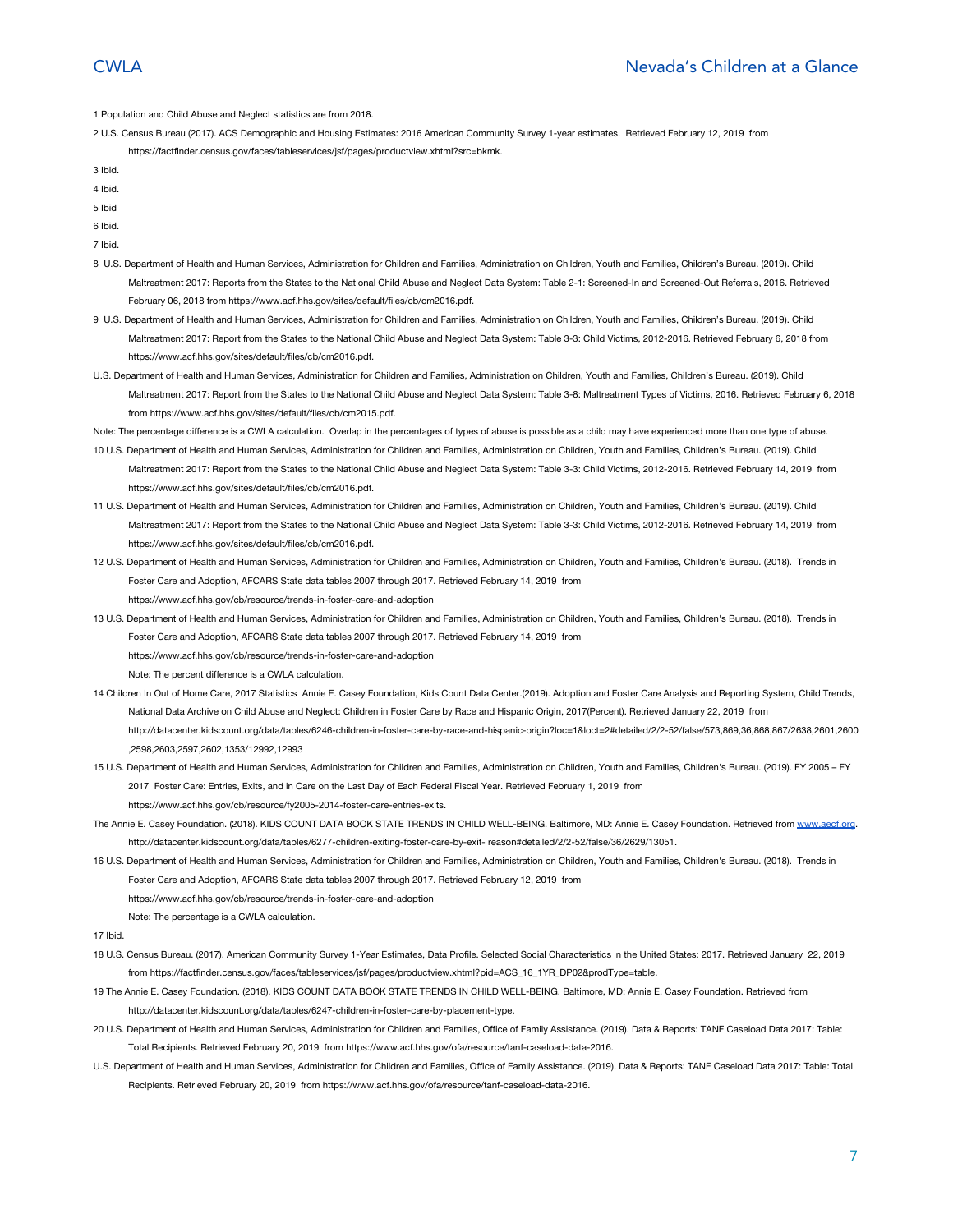#### CWLA Nevada's Children at a Glance

- U.S. Department of Health and Human Services, Administration for Children and Families, Office of Family Assistance. (2019). Data & Reports: TANF Caseload Data 2017: Table: Total Recipients. Retrieved February 20, 2019 from [https://www.acf.hhs.gov/ofa/resource/tanf-caseload-data-2016.](https://www.acf.hhs.gov/ofa/resource/tanf-caseload-data-2016)
- U.S. Department of Health and Human Services, Administration for Children and Families, Office of Family Assistance. (2019). Data & Reports: TANF Caseload Data 2017: Table: Total Recipients. Retrieved February 20, 2019 from [https://www.acf.hhs.gov/ofa/resource/tanf-caseload-data-2016.](https://www.acf.hhs.gov/ofa/resource/tanf-caseload-data-2016)
- 21 Center on Budget and Policy Priorities. (2018) A State by State Look at TANF: State Temporary Assistance for Needy Families Programs Do Not Provide Adequate Safety Net for Poor Families: TANF Provides a Safety Net to Few Poor Families: Map TANF-to-poverty ratio: # of families receiving TANF benefits for every 100 poor families with children (2015-2016). Retrieved April 16, 2018 from https://www.cbpp.org/research/family-income-support/state-fact-sheets-how-states-have-spent-federal-and-state-funds-under
- 22 U..S. Department of Health and Human Services, Administration for Children and Families, Office of Family Assistance. (2018). TANF E.1.: FY 2016 Federal TANF and State MOE Expenditures Summary by Funding Stream, by State . Retrieved February 20, 2018 from

[https://www.acf.hhs.gov/sites/default/files/ofa/tanf\\_financial\\_data\\_fy\\_2016\\_121817.pdf](https://www.acf.hhs.gov/sites/default/files/ofa/tanf_financial_data_fy_2016_121817.pdf)

Note: The percentages are a CWLA calculation.

23 USDA, Food and Nutrition Service. (2018). Program Data: WIC Program: Monthly Data – State Level Participation by Category and Program Costs: Table: WIC Program—Total Number of Participants. Retrieved February 27, 2018 from [https://fns-prod.azureedge.net/sites/default/files/pd/26wifypart.pdf](https://fnsprod.azureedge.net/sites/default/files/pd/26wifypart.pdf)

USDA, Food and Nutrition Service. (2018). Program Data: WIC Program: Monthly Data – State Level Participation by Category and Program Costs: Table: WIC Program—Food Costs. Retrieved February 27, 2018 from [https://fns-prod.azureedge.net/sites/default/files/pd/24wicfood\\$.pdf](https://fns-prod.azureedge.net/sites/default/files/pd/24wicfood$.pdf)

24 The Annie E. Casey Foundation. (2018). KIDS COUNT DATA BOOK STATE TRENDS IN CHILD WELL-BEING. Baltimore, MD: Annie E. Casey Foundation. Retrieved from www.aecf.org.

25 The Annie E. Casey Foundation. (2018). KIDS COUNT DATA BOOK STATE TRENDS IN CHILD WELL-BEING. Baltimore, MD: Annie E. Casey Foundation. Retrieved from www.aecf.org

- 26 The Annie E. Casey Foundation. (2018). KIDS COUNT DATA BOOK STATE TRENDS IN CHILD WELL-BEING. Baltimore, MD: Annie E. Casey Foundation. Retrieved from www.aecf.org.
- 27 Feeding America. (2017). Map the Meal Gap 2017. Retrieved January 29, 2018.

[http://www.feedingamerica.org/research/map-the-meal-gap/2015/2015-mapthemealgap-exec-summary.pdf.](http://www.feedingamerica.org/research/map-the-meal-gap/2015/2015-mapthemealgap-exec-summary.pdf)

- 28 U.S. Department of Health and Human Services, Administration for Children and Families, Office of Child Care (2019). FY 2017 Preliminary Data Table 1 Average Monthly Adjusted Number of Families and Children Served. Retrieved February 27, 2019 fro[m https://www.acf.hhs.gov/occ/resource/fy-2015-preliminary-data-table-1](https://www.acf.hhs.gov/occ/resource/fy-2015-preliminary-data-table-1)
- U.S. Department of Health and Human Services, Administration for Children and Families, Office of Child Care (2019). FY 2017 Preliminary Data Table 1 Average Monthly Adjusted Number of Families and Children Served. Retrieved February 27, 2019 fro[m https://www.acf.hhs.gov/occ/resource/fy-2015-preliminary-data-table-1](https://www.acf.hhs.gov/occ/resource/fy-2015-preliminary-data-table-1)
- U.S. Department of Health and Human Services, Administration for Children and Families, Office of Child Care (2019). FY 2017 Preliminary Data Table 1 Average Monthly Adjusted Number of Families and Children Served. Retrieved February 27, 2019 fro[m https://www.acf.hhs.gov/occ/resource/fy-2015-preliminary-data-table-1](https://www.acf.hhs.gov/occ/resource/fy-2015-preliminary-data-table-1)

29 Schulman, K. & Blank, H. (2016). Red light green light: State Child Care Assistance Policies 2016. Retrieved February 6, 2018 from

[https://nwlc-ciw49tixgw5lbab.stackpathdns.com/wp-content/uploads/2016/10/NWLC-State-Child-Care-Assistance-Policies-2016-final.pdf.](https://nwlc-ciw49tixgw5lbab.stackpathdns.com/wp-content/uploads/2016/10/NWLC-State-Child-Care-Assistance-Policies-2016-final.pdf)

Note: Some states allow families, once they begin receiving assistance, to continue receiving assistance up to a higher income level than the initial limit.

#### 30 Ibid.

Note: A family that is eligible for child care assistance may not necessarily receive it. States may place families on waiting lists, or freeze intake (turning away eligible families without adding them to a waiting list).

- 31 U.S. Department of Health and Human Services, Administration for Children and Families, Early Childhood Learning & Knowledge Center, Office of Head Start. (2017). Head Start Program Facts Fiscal Year 2016. Retrieved January 29, 2019 from [https://eclkc.ohs.acf.hhs.gov/sites/default/files/pdf/hs-program-fact-sheet-2016.pdf.](https://eclkc.ohs.acf.hhs.gov/sites/default/files/pdf/hs-program-fact-sheet-2016.pdf)
- U.S. Department of Health and Human Services, Administration for Children and Families, Early Childhood Learning & Knowledge Center, Office of Head Start. (2016). Head Start Program Facts Fiscal Year 2015. Retrieved January 29, 2016 from [https://eclkc.ohs.acf.hhs.gov/about-us/article/head-start-program-facts-fiscal-year-2015.](https://eclkc.ohs.acf.hhs.gov/about-us/article/head-start-program-facts-fiscal-year-2015) Note: The percent difference is a CWLA calculation.
- 32 Centers for Medicare & Medicaid Services. (2017, February 15). FY 2017 Unduplicated Number of Children Ever Enrolled in Medicaid and CHIP. Retrieved January 31, 2018 from Medicaid.Gov:<https://www.medicaid.gov/chip/downloads/fy-2016-childrens-enrollment-report.pdf>.

Note: The percent difference is a CWLA calculation. Children who switched between CHIP and Medicaid are represented in both data sets.

#### 33 Ibid.

34 U.S. Census Bureau. (2016). Types of Health Insurance Coverage By Age, Universe: Civilian noninstitutionalized population: 2012-2016 American Community Survey 5-Year Estimates. Retrieved January 31, 2018 from<https://factfinder.census.gov/faces/tableservices/jsf/pages/productview.xhtml?src=bkmk>.

35 Centers for Disease Control. (2018) Births: Final data for 2016. National Vital Statistics Reports. 67(1). Retrieved February 20, 2019 from [https://www.cdc.gov/nchs/data/nvsr/nvsr67/nvsr67\\_01\\_tables.pdf](https://www.cdc.gov/nchs/data/nvsr/nvsr67/nvsr67_01_tables.pdf)

- 36 Centers for Disease Control and Prevention, National Center for Health Statistics. (2017) Compressed Mortality File 1999-2016, group results by State, Infant age Group.. Retrieved February 27, 2018 from<http://wonder.cdc.gov/cmf-icd10.html>
- 37 Hamilton B., Martin J., Osterman M., Curtin, S., & Mathews, T. (2017) Births: Final data for 2015. "Table 12. Birth rates, by age of mother: United States, each state and territory, 2015." National Vital Statistics Reports 64(12). Hyattsville, MD: National Center for Health Statistics. Retrieved February 22, 2018 from https://www.cdc.gov/nchs/data/nvsr/nvsr66/nvsr66\_01.pdf